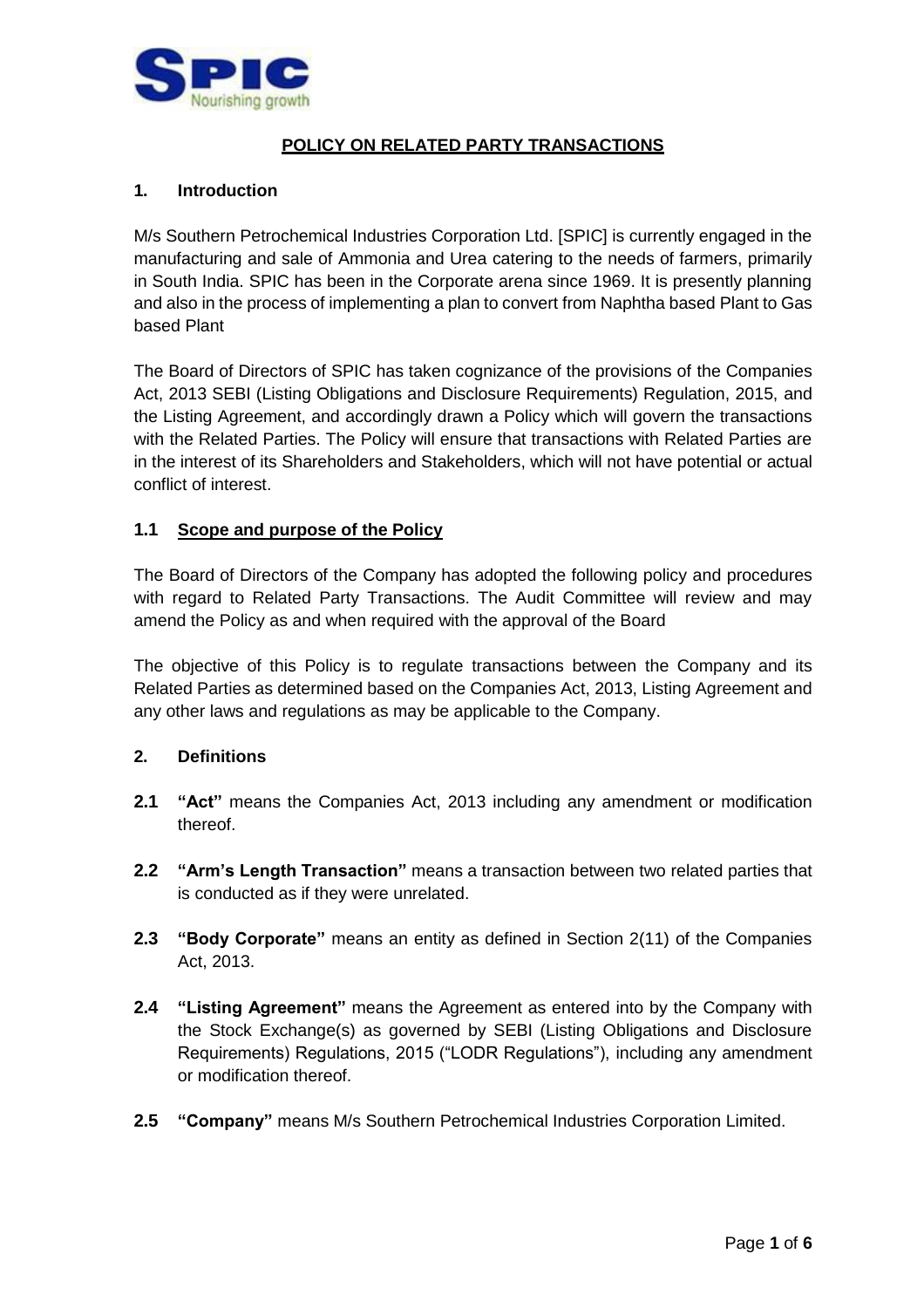

- **2.6 "Director"** means a person as defined in Section 2(34) of the Companies Act, 2013.
- **2.7 "Employees"** shall mean the employees of the Company, including but not limited to those on contractual basis.
- **2.8 "Key Managerial Personnel"** shall mean persons defined in Section 2(51) of the Companies Act, 2013 and rules prescribed thereunder, Accounting Standards and Listing Agreement.
- **2.9 \*"Material Modification"** in respect of
	- (a) a related party transaction originally approved by the Audit Committee, shall require prior approval of Audit Committee based on limits as detailed below:
		- Upto Rs.25 lakhs any increase upto 50% is not considered material
		- More than Rs.25 lakhs and upto Rs.5 crores 25% and above
		- More than Rs.5 crores and upto Rs.25 crores 20% and above
		- More than Rs.25 crores 15% and above
	- (b) a Material Related Party Transaction approved by the shareholders would require prior approval of Audit Committee and shareholders for an increase of 25% and above the original value approved by shareholders.
- **2.10 "Ordinary course of business"** means the usual transactions, customs and practices undertaken by the Company to conduct its business operations and activities and includes all such activities which the Company can undertake as per its Memorandum & Articles of Association.
- **2.11 "Relative"** with reference to a Director or KMP means persons as defined in Section 2(77) of the Act and rules prescribed thereunder, Accounting Standards and Listing Agreement.
- **2.12 "Related Party"** means an individual, entity, firm, body corporate or person as defined in Section 2(76) of the Act, Accounting Standards and Listing Agreement.
- **2.13 "Related Party Transactions"** shall mean such transactions as specific under Section 188 of the Act or rules made thereunder, Accounting Standards and Regulation 2 (zc) of Listing Regulations including any amendment or modification thereof, as may be applicable.
- **2.14** A **"transaction"** with a related party shall be construed to include single transaction or a group of transactions in a contract.
- **2.15** Any other term not defined herein and referred in this Policy shall have the same meaning as defined in the Act, Accounting Standards and Listing Agreement or any other applicable law or regulation.

<sup>\*</sup>inserted vide Board Resolution dated 30<sup>th</sup> March 2022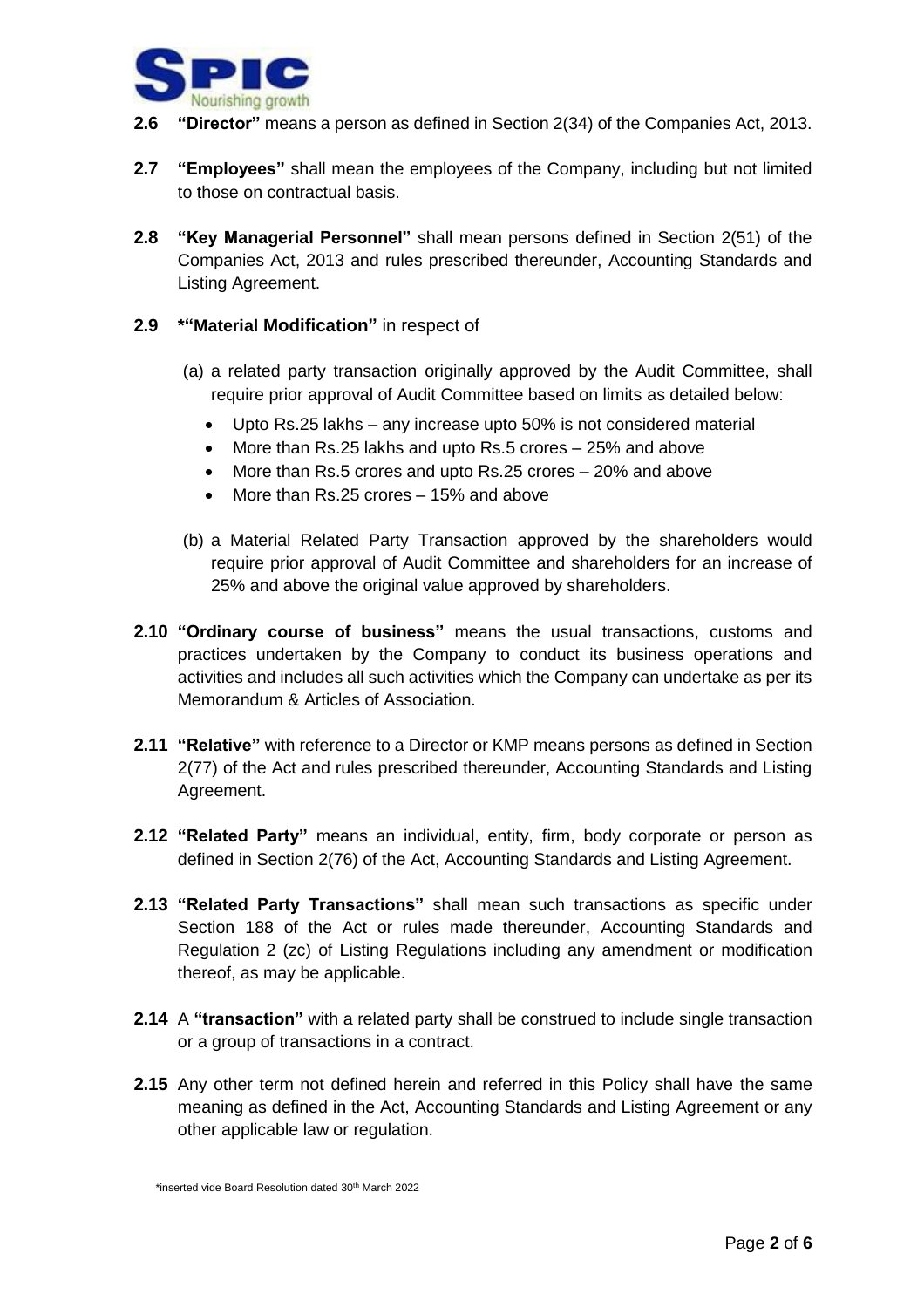

# **3. Related party transactions under the Policy**

**3.1** Any transfer of resources, services or obligations between the Company and a related party, would get covered as a 'Related Party Transaction', whether or not, there is an element of consideration or price and as may be amended from time to time by the Act and the Listing Agreement.

# **3.2 Approval Process**

The Company will enter into any Related Party Transaction only with the prior approval of the Audit Committee.

The Audit Committee may however grant omnibus approval for Related Party Transactions subject to the following conditions:

- a. Transactions of the Company with Related Party which are repetitive in nature;
- b. The omnibus approval for the transactions if it is in the interest of the Company;
- c. Omnibus approval shall specify the following:
	- Name(s) of the Related Party;
	- Nature of the transaction;
	- Term of transaction;
	- Amount of transaction that can be entered into;
	- The indicative base price / current contracted price and the formula for variation in the price, if any, and;
	- Such other conditions as the Audit Committee may deem fit.

Further, in the event of exigency to enter into a transaction and it is impractical to wait until a Meeting of the Audit Committee to consummate a Related Party Transaction, the Audit Committee, under this Policy, approve such transaction by Circular Resolution.

- d. Such omnibus approvals shall be valid for a period not exceeding one year and shall require fresh approvals after the expiry of one year.
- e. In cases where the need for Related Party Transaction cannot be foreseen and details as required above are not available, the Audit Committee may grant omnibus approval for such transactions subject to their value not exceeding Rupees One Crore per transaction;
- f. The Audit committee shall review, at least on a quarterly basis, the details of Related Party Transactions entered into by the Company pursuant each of the omnibus approval given and inform the Board;

The Audit Committee will have the discretion to recommend / refer any matter relating to the Related Party Transaction to the Board for the approval.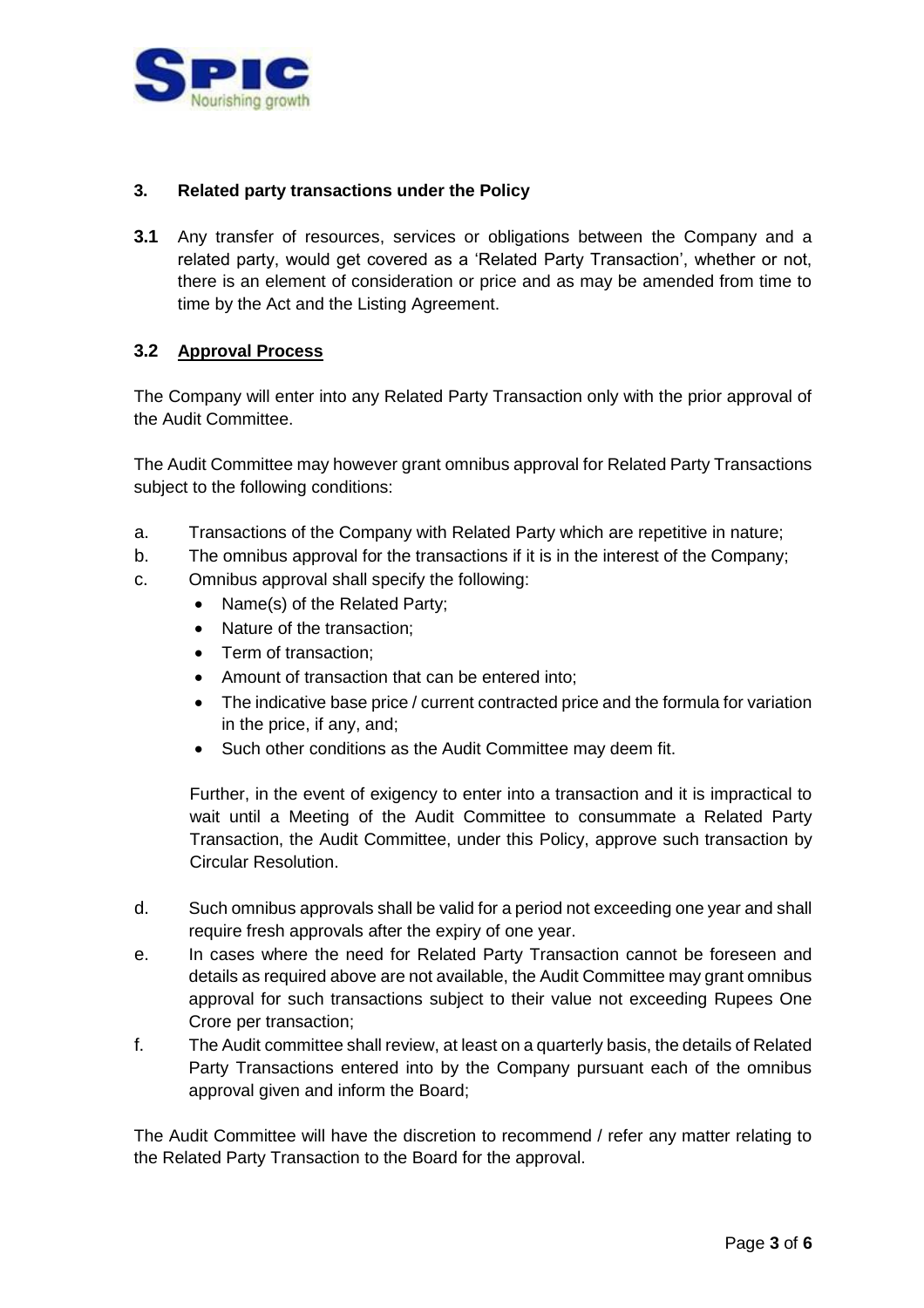

# **3.3 Approval of Shareholders**

- $\triangleright$  Transaction, contract or arrangement with the Related Party is either not in the ordinary course of business or is not at arm's length or both, the Company shall comply with the provisions of the Companies Act, 2013 and the Rules framed thereunder and obtain approval of the Board and its shareholders, as applicable;
- $\triangleright$  Transactions not in the ordinary course of business;
- $\triangleright$  Transactions in the ordinary course of business if not done at an arm's length;
- ➢ Material Related Party Transactions as defined under Regulation 23(1) of LODR Regulations, irrespective of the fact whether the transaction, contract or arrangement is in the ordinary course of business or at arm's length or both.
- 3.4 For the purpose of determining material related party transactions (other than payment for brand usage or royalty) during a financial year, the threshold limit shall be
	- Ten percent of the consolidated turnover of the Company during the preceding financial year for transactions other than payment for brand usuage or royalty and
	- Two percent of the consolidated turnover of the Company during the preceding financial year for payment towards brand usage or royalty.

Provided that the aforesaid threshold limits shall stand modified automatically to align with any changes to the Regulations or other applicable laws for the time being in force.

The aggregate of the transactions with a related party exceeding the aforesaid limits shall be treated as material requiring such approvals prescribed under the Regulations or other applicable laws.

#### **4. Transactions at arm's length**

The Company shall adopt generally accepted practices and principles in determining whether the transaction is at "arm's length".

#### **5. Disclosure by Directors/ KMPs**

#### **A.** Disclosure of interests

- $\triangleright$  All Directors / KMPs are required to disclose the entities in which they or their relatives are or deemed to be interested, in the prescribed form.
- $\triangleright$  Each Director and KMP of the Company shall promptly notify the Company Secretary of any material transaction or relationship that could reasonably be expected to give rise to any conflict of interest.
- $\triangleright$  The Company shall maintain Register in the prescribed form.
- $\triangleright$  The Company shall disclose the Policy on dealing with (Related Party Transactions) on its website and a web link thereto shall be provided in the Annual Report.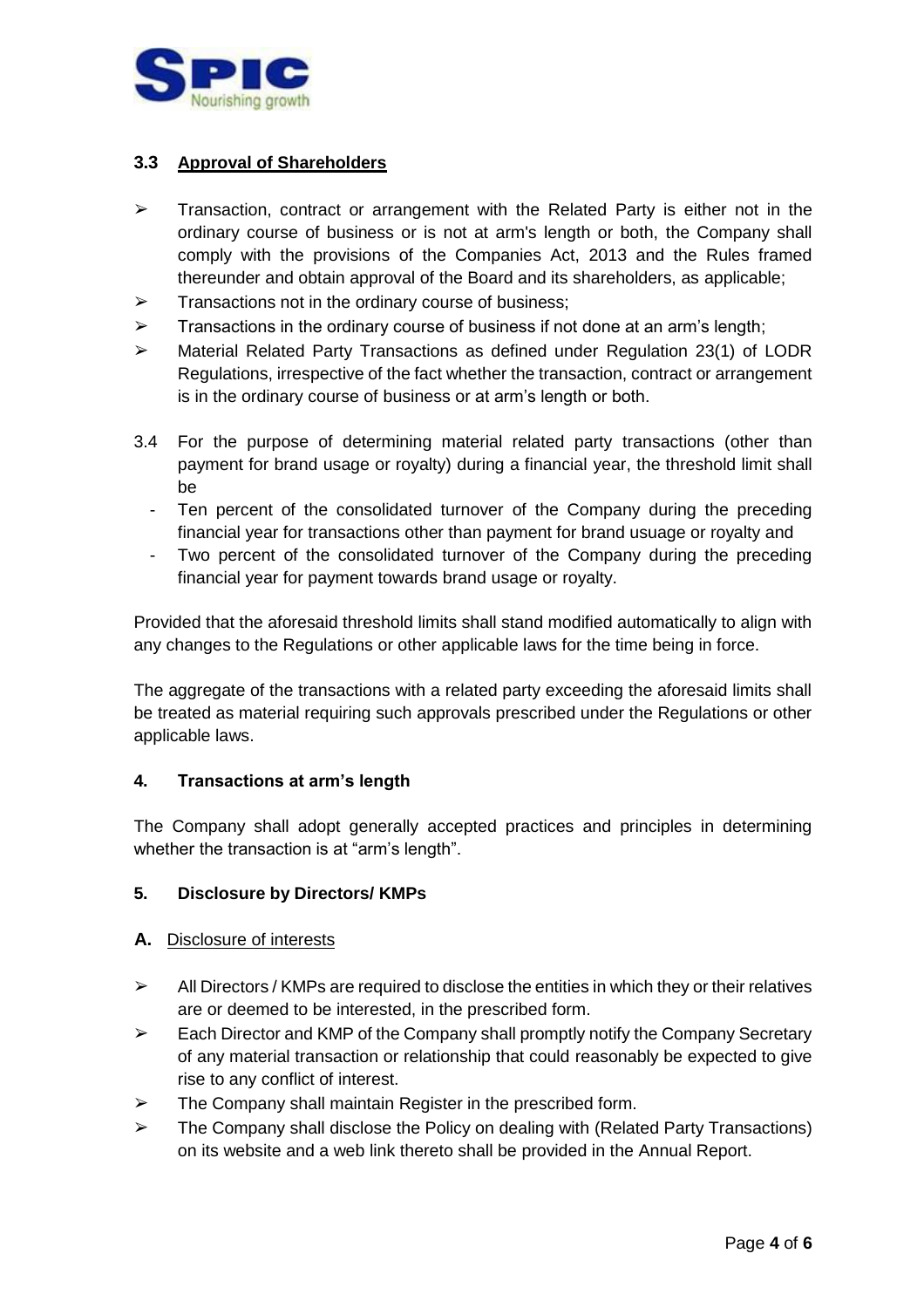

#### **B.** Disclosure of Related Party Transaction entered with the Company

Each Director and KMPs of the Company is responsible for providing declaration / notice in the prescribed Form to the Company Secretary about Related Party Transaction involving the Company and him or her or an entity wherein he / she or his / her relative is interested, including any additional information about the transaction that the Company Secretary may reasonably request.

Details of all Material Transactions with related parties shall be disclosed, quarterly in the Compliance Report on Corporate Governance as required under Listing Agreement.

# **6. Guiding Principles for approval of a Related Party Transaction by the Board / Audit Committee thereof**

To review a Related Party Transaction, the Board / Audit Committee will be provided with all the relevant information pertaining to the Related Party Transaction, including the terms of the transaction, the business purpose of the transaction, the benefits to the Company and any other matter, as may be required. In determining whether approval needs to be accorded to a Related Party Transaction, the Board / Audit Committee will consider the following factors:-

- a. Whether the terms of the Related Party Transaction are fair to the Company and would apply on the same basis if the transaction did not involve a Related Party;
- b. Whether there are any compelling business reasons for the Company to enter into the Related Party Transaction and the nature of alternative transactions, if any;

In case the Board / Audit Committee determines not to ratify a Related Party Transaction that has been commenced without approval, the Board / Audit Committee, as appropriate, may direct additional actions including, but not limited to, immediate discontinuation or rescission of the transaction, or modification of the transaction to make it acceptable for ratification. In connection with any review of a Related Party Transaction, the Board / Audit Committee has authority to modify or waive any procedural requirements of this Policy.

# **7. Consequences of non-compliance of the Policy for any Related Party Transaction**

Non-compliance of this Policy may lead to initiation of disciplinary proceedings against the employee by the Company under the Service Rules or Employee Standing Orders. Details of such disciplinary proceedings will form part of the personal file of such employee and will be considered as a default on his or her key responsibilities.